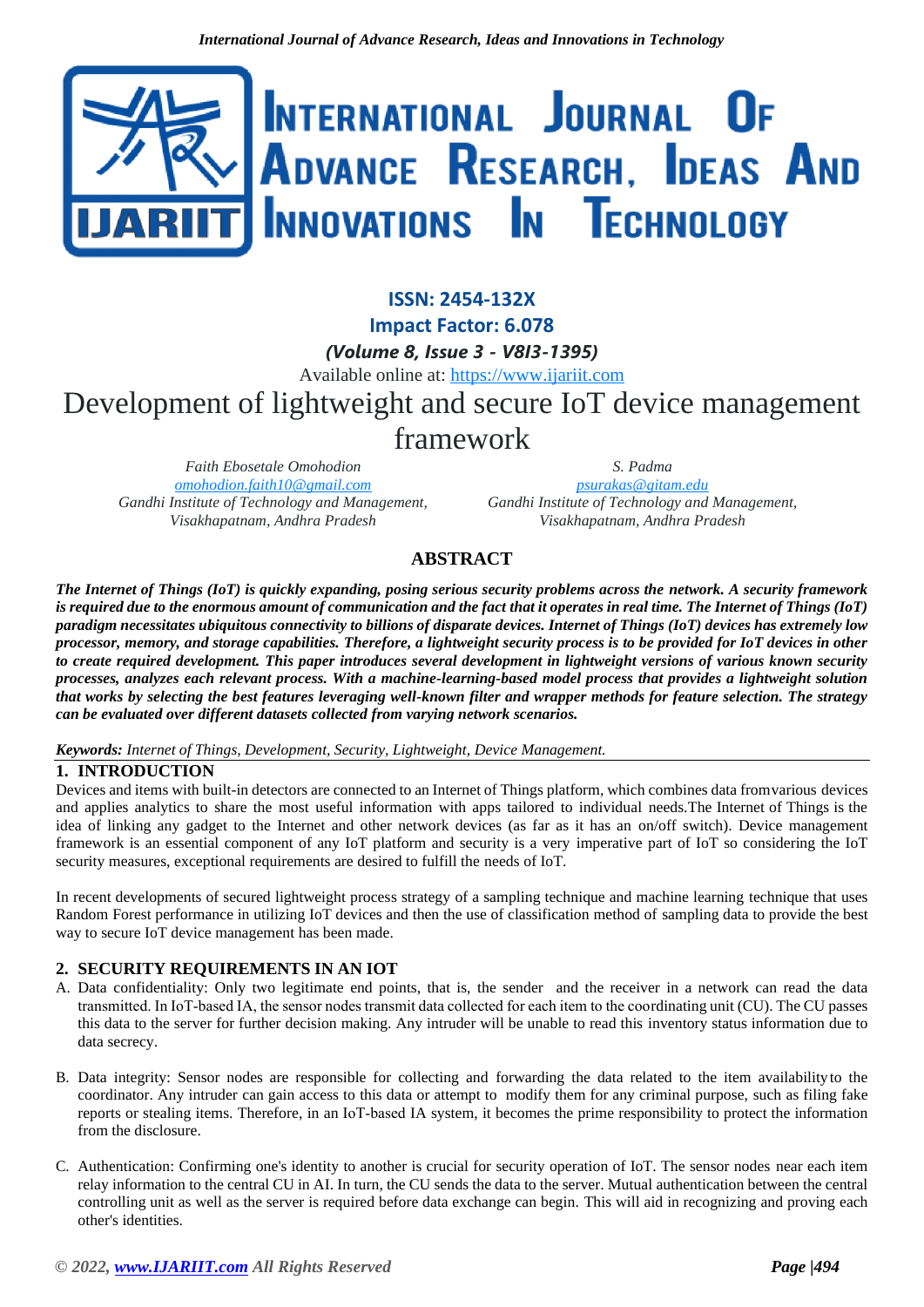#### *International Journal of Advance Research, Ideas and Innovations in Technology*

- D. Data validation: The data received by the controlling unit must be fresh. The intruder, on the other hand, may retrieve your validated information and transmit it to CU using the old key after some time. This may refrain the CUfrom receiving the correct status in the formation of an item in inventory.
- E. Availability: For smooth working of the IoT and access to data whenever needed, it is also important that services that applications offer should be always available and work properly. Intrusions and hostile activity, in other words, must be identified. In addition to the security techniques listed above, intrusion detection systems (IDSs) and firewalls are employed to assure the availability of security services.

Even though standard security will solve many issues, there are some unique elements of IoT security that demand a comprehensive and integrated approach to IoT security. IoT devices are frequently deployed in an unsupervised method, making physical attacks more likely. Due to their limited resources, low-end IoT devices are unable to run more complex cryptographic algorithms. Wireless communication is used by a huge number of IoT devices, whichis susceptible to hacking and jamming. This study explores ways to safely link the IoT into the Internet in attempt to improve IoT security, and makes many key contributions:

- 1. We propose a self-contained architecture that enables for variable contour adaption to the nature of the domain.
- 2. The goal is to propose a flexible way to compactly represent the data with multiple parameters that may be chosenand altered, rather than to compare the performance of yet another classifier.
- 3. Lastly, we strive for the best sampling strategy given sequential data, generated from IoT devices.

The current focus of Internet of Things (IoT) research is on improving the security of every message sent across the network. Keeping this thought in mind, researchers in this work emphasizes a security oriented cryptographic solution. The key size, operations, and technique that commonly used security cryptography systems use to secure a message are all quite large. This research first examines the advantages of using lightweight security cryptography methods in the Internet of Things as lightweight does not intend to be weak in nature; The attacker is limited by the lightweight techniques, which expose only limited data controlled by a single key. For maintaining a tradeoff between performance, security, and resources required, lightweight solutions are used

## **3. ABOUT THE PROPOSED TECHIQUES AND DATA EXECUTION**

To first predict the behavior of a system, past data are first examined to discover common patterns and other classification issues in order to see algorithms or tools suitable for improvement. In this research, we present a method and a system that uses far fewer resources while maintaining high forecast accuracy and capability. A common behavior graph, the contour enclosing the graph, and entropy calculation methods are the three fundamental methodologies used. We then show how it is applicable for IoT device management, using machine learning algorithms.

#### **Sampling Technique**

We analyze sampling data collected over several periods in this research we will be using banking data of online payment, and then divide the period into time-units. We can divide a year into daily time units, for example. We obtain one value that represents each time-unit. This is accomplished by averaging the samples obtained over the course of the time unit. We may calculate the average value of all samples from that day in the example. We might alternatively choose one of the samples to symbolize the day, such as the first or last. The mean values for each time-unit is then calculated from the collected values for the same time-unit throughout all periods, yielding an overall average for that time-unit. We repeat this process for all time units in the period, resulting in a graph that depicts the average values for a typical and average period.

We now calculate the contour around the average graph line for an average time, assuming we have the average graph line. The resulting contour depicts the standard range of values, and can be used to compare an unanalyzed period to it. The interval is a conventional period if its graph value is totally within the contour. It is fully non- standard if it is entirely out of the contour. If certain sections of the graph are within the contour but others are not, we calculate the overall "distance" of the given time from the conventional contour using an entropy measurement. We can determine whether the period is standard or not if there is an existing entropy threshold. At the unit level, weuse the same principle to determine if a certain time-unit in a period is within the standard or not. This particular check is useful for detecting anomalous IoT activities, for example.

Finally, the entire procedure is built on three crucial elements: the average graph per period, the contour around the mean graph, and an entropy value that represents a period's overall distance from the contour. Every one of those components—average, contour, and entropy—could be one of several options. Minimum and maximum (min-max) values are a straightforward choice for the contour. Similarly, the standard deviation (SD) or confidence interval (CI) could be used. These three components interact, and each choice of a triplet—average, contour, and entropy— will result in a distinct compressed classifier behavior. The goal is to discover the optimal triplet that can ignore the original data after extracting the representative contour while still being able to evaluate future series satisfactorily. We regularly apply the arithmetic average and classical entropy in our work and strive to find the best contour.

The steps in this method are further simplified below:

- 1. First divide the raw data into cycles.
- 2. Calculate the average graph line from the given N classified cycles.
- 3. Construct one contour for each of the K distance methods.
- 4. Calculate the entropy for each pair of classified cycle and contour.
- 5. Select the contour with the highest prediction power.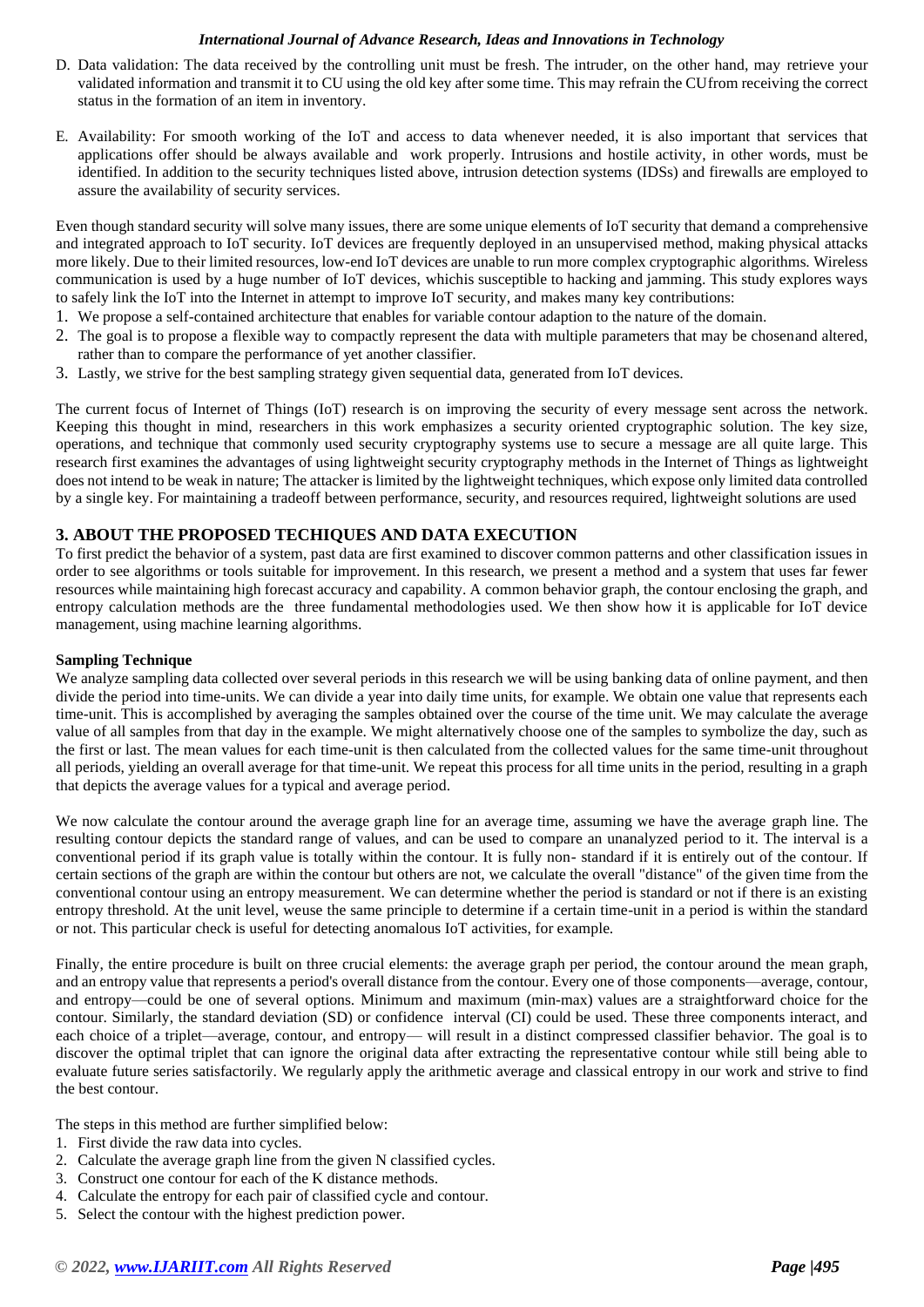#### *International Journal of Advance Research, Ideas and Innovations in Technology*

For classification, we start with a supervised learning strategy in which each time series is labeled as one of two classes. To demonstrate, the time series are year-long records of temperature samplings, labeled as positive if the corresponding year was an EN year, or otherwise negative, using the data set from the tests. We'll go over the process of creating the classifier in depth now, with a focus on finding the best contour.

We start with collecting raw data over N periods, with each record representing a single time unit. According to some classification standards, these cycles have already been labeled as positive or negative. The optimal contour will be determined using these categorized cycles.

There are four stages to the process. In the first stage, we determine the mean graph line representing the N providedcycles using a chosen average method. This is accomplished horizontally by averaging the values associated with the same time-unit across all N cycles. For instance, we calculate the average of the January 1st readings across the years. The average graph line will be generated if you do this for all time units. In the second stage, we choose multiple distance computation methods and create a contour for each method. Calculating the distance value for each distance method, such as the min-max difference, SD, and CI, accomplishes this. To get the contour around theaverage, we add and remove the distance value from the average line. This procedure will be repeated for alldistance algorithms. We've built multiple contours around the average line at this point. The goal now is to find the contour that works best for categorizing unclassified cycles. In phases three and four, this is accomplished. The prediction power for each contour is calculated in stage three, and the contour with the highest prediction power is chosen. This is accomplished by adding the number of examples in which each contour's prediction was correct and determining the average entropy of these correctly classified cycles for each contour. For incorrect forecasts, we follow the same procedure. We employ one entropy approach with an associated threshold value in stage four. Positive will be assigned to an unclassified cycle with an entropy value less than the threshold, and negative to the rest. We determine the entropy of the given categorized cycles for each contour. The result is a set of entropy values,where some are below the threshold and others are above it.

#### **Machine Learning Technique**

The process consists of seven stages. Stage 1 gathers training data from the IoT network, filters out extraneous records, and fills in blanks in records. We use discovery approaches in stage 2 to extract important measurementsand trends. The third stage is creating a rule for each measurement and pattern. In stage 4, we use a set of training data to examine the efficacy of each rule. A rule gets removed from the rules set if the number of times it has been executed falls below a certain threshold. The created set of rules is then checked for completeness and integrity in stage 5. Rules that contradict one another are eliminated, and rules that are absent are introduced. Stage 6 simulates the identical training data with the assumption that all of the defined rules will be followed. Lastly, the produced rules set is deployed in stage 7. At this point, the system is ready to accept the IoT traffic data in real time and automatically check it against the set of rules.

#### **Getting the Rules for the Training Data**

A typical sensor record contains the sensor ID, time-stamp, and one or more values per feature. The data acquired from the concrete processes engaged in the investigated domain is the primary source for extracting rules. The importance of IoT lies in making correct real-time decisions and reacting to security warnings, notifications, automation, and predictive maintenance in real time. We employ a consistent multi-layer approach of accumulating rules, starting with the simplest rules and progressing to the most difficult and multistage rules, to assure the completeness and integrity of the generated collection of rules. Simple rules are extracted at the feature level, and then rules extracted from a combination of any number of characteristics with a common relation, such as features ofsensors that share the same work-flow, are extracted. At this level, the created rules deal with fundamental data like maximum, lowest, average, standard deviation, median, and most common value. More sophisticated relationships, such as proportions between following values, sequence trends, and important patterns, necessitate reasoning skills and can be achieved using machine learning and data mining approaches. Measurements, thresholds, and patterns are used to create the decision trees. When pruning and analyzing these decision trees to discover the precise rule, they tend to expand quickly, using a lot of store and memory space, as well as a lot of time. The number of branches rises exponentially with the number of states, but the depth of the tree grows linearly with the number of variables. When the number of states per variable is minimal, decision trees come in handy. When the status of the variables is dependent on a threshold or complex computations, it gets more complicated. Labeling every edge and then tracing the tree route to comprehend the logic inherent in it is required to communicate this explanation. In the Internet of Things, complex event processing (CEP) engines are prevalent. They are capable of matching time series data patterns from many sources. They, however, have the same modeling challenges as trees and pipeline processing.

In the context of IoT, rule engines have two key drawbacks: their logic representation is not compact, and their utilization necessitates a lot of processing power and time. We shall address these flaws in two ways. 1. Reduce the number of decision trees and expand the scope of the search navigation, resulting in a search time that is appropriate and acceptable. 2. Optimize the tree navigation flow and process sharing by utilizing IoT properties and functionality.

The random forest machine learning is presented in the following sections, along with many improvements that address the recognized limitations.

For training, Random Forest uses bootstrap aggregation. While a single tree's predictions are affected by noise in thetraining set, the average of several uncorrelated trees is not. Bootstrap sampling is a method of decorating trees by displaying alternative training sets to them. Many trees lower each tree's depth and width, saving time for pruning and analysis, which is ideal for IoT limitations. The random forest method outperforms the traditional tree decision process. However, due to the memory space andcomputing power required for IoT, it may still be insufficient. As a result, developing a lightweight RF method and employing IoT networking will be necessary.